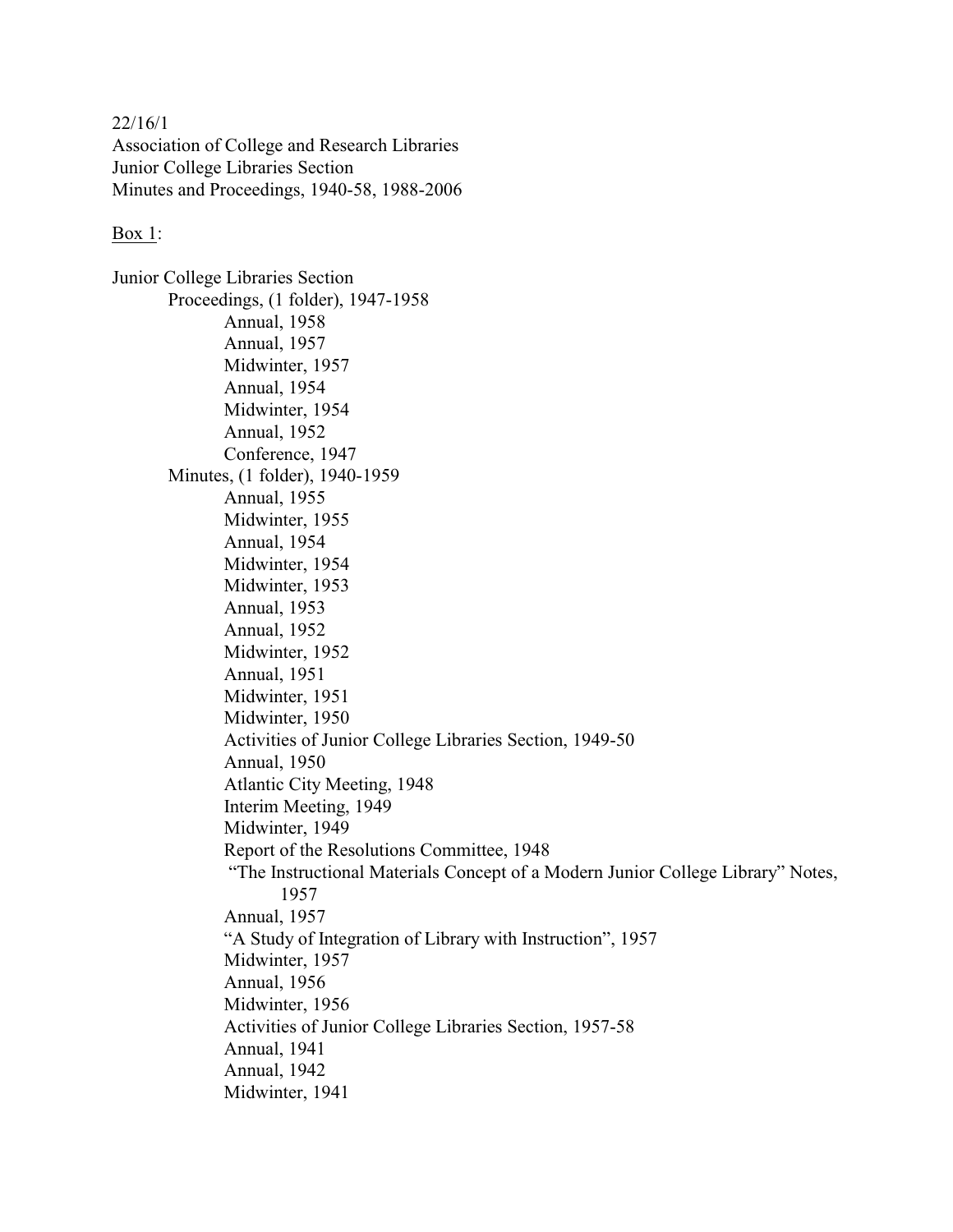Annual, 1940 Community and Junior College Libraries Section Minutes and Proceedings, (1 folder), 1996 Annual, 1996 Midwinter, 1996 "Leadership on the Cybercampus Commons: Where are We in the Vision?" Panelist Biographies, 1996 Conference Program Planning Committee Roster, 1997 Community and Junior College Libraries Section (CJCLS) Procedures Handbook, 1996 Procedures Handbooks, (1 folder), 1992-94 1992-93 1993-94 Procedures Handbooks, Committee Proceedings, Bylaws, and Minutes, (1 folder), 1997, 2000-02, 2006 Procedures Handbook, 1997 Executive Committee, 2000 Chairs Committee, 2000 Awards Committee, 2000 Bibliographic Instruction Committee, 2000 Library/Media Technician Training Committee, 2000 Library Resources Review Committee, 2000 Membership and Communications Committee, 2000 Nominating Committee, 2000 Planning and Procedures Committee, 2000 Research and Publications Committee, 2000 Technology Committee, 2000 Conference Planning Committee, 2000 Proposed CJCLS Bylaws Revisions, 2006 Midwinter, 2002 Annual, 2001 CJCLS Bylaws, 2006 Midwinter, 2000 Minutes and Proceedings, (1 folder), 1995, 1999-2005 Midwinter, 2001 Annual, 2001 Midwinter, 2002 Annual, 2002 Midwinter, 2003 Annual, 2003 Midwinter, 2004 Annual, 1999 Midwinter, 2005 Annual, 2004 Midwinter, 2004